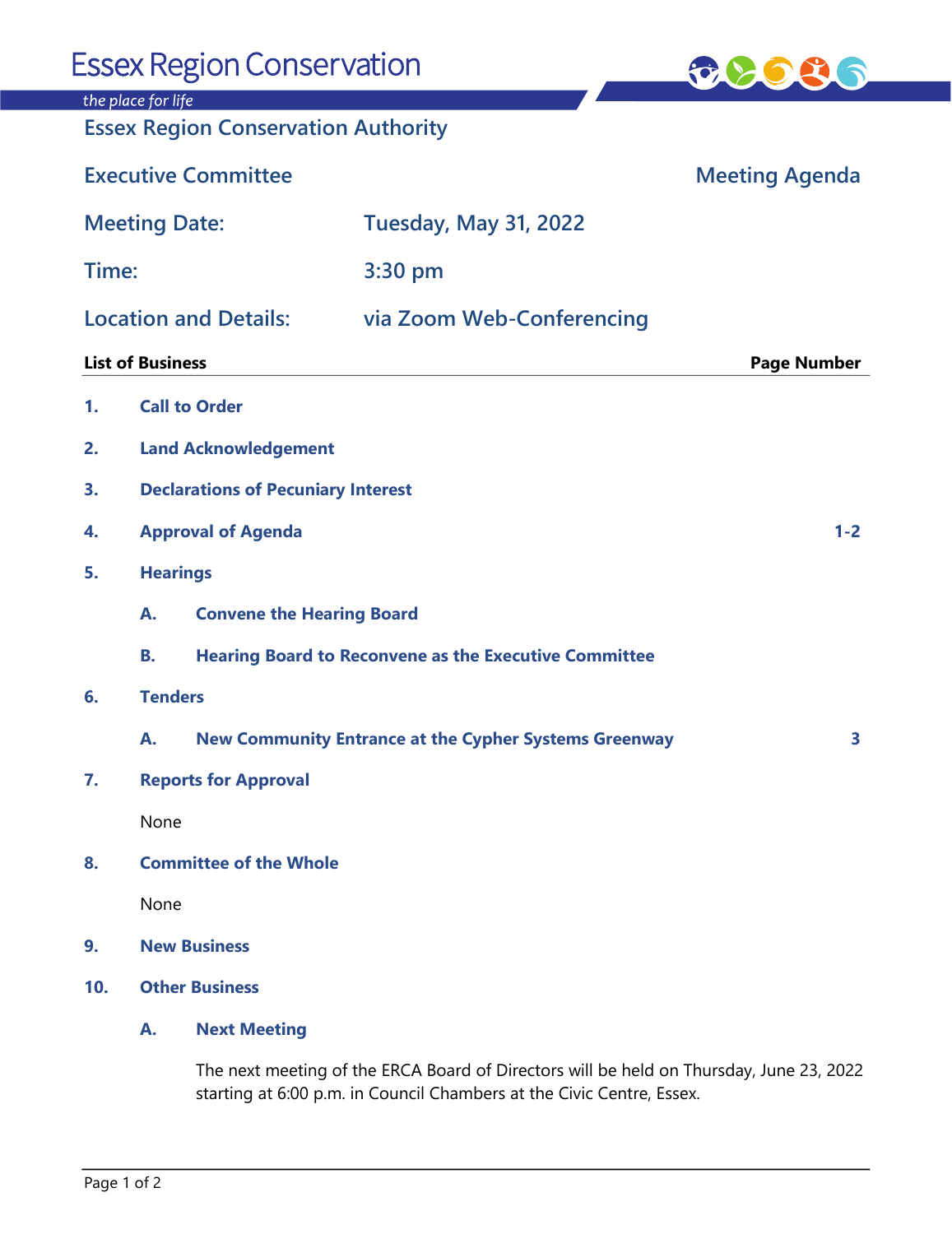## **11. Adjournment**



 $\tau$ 

**Tim Byrne, CAO/Secretary-Treasurer**